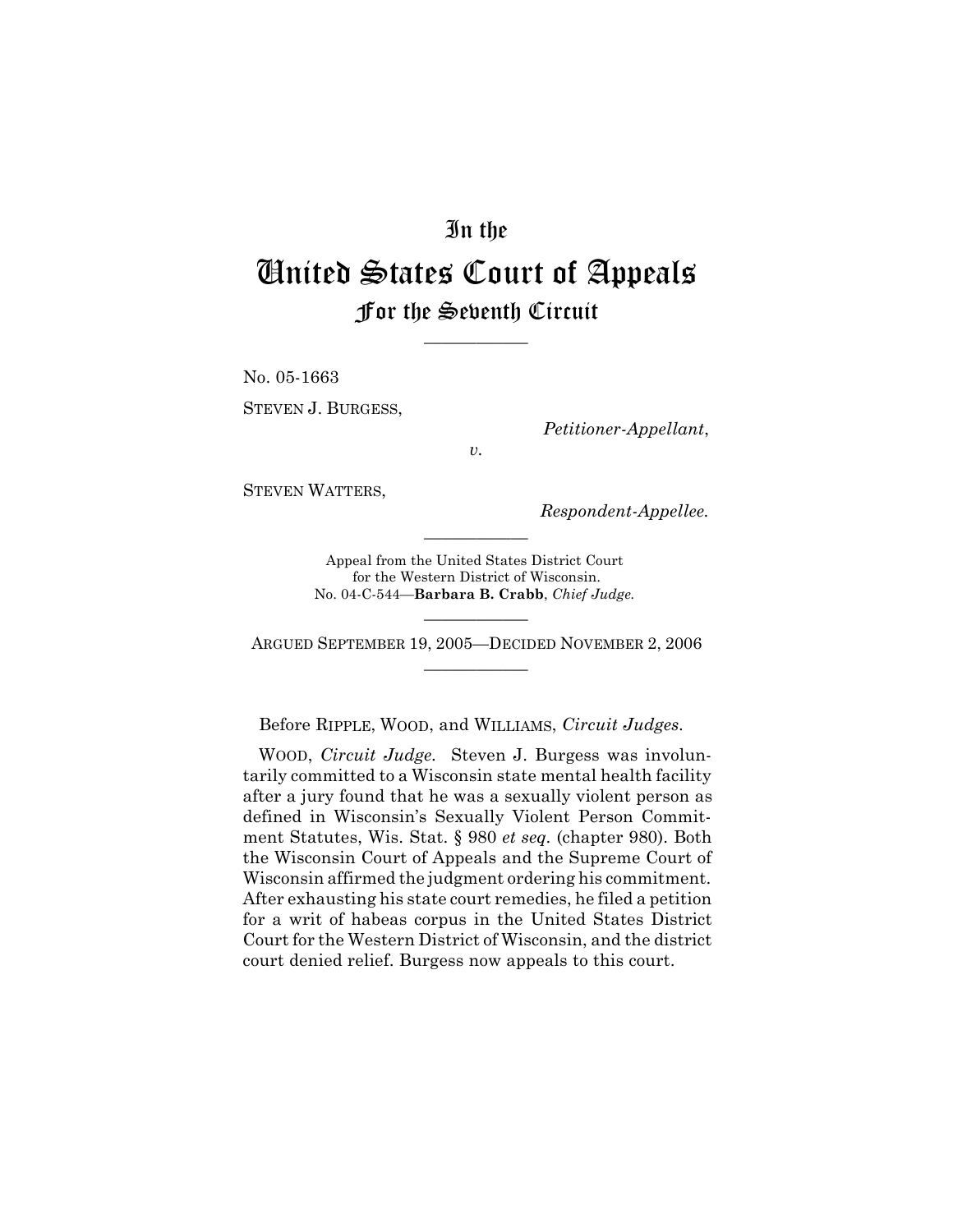What distinguishes this case from the many habeas corpus petitions this court entertains each term is that it involves one additional sovereign—Burgess is a member of a federally recognized Indian tribe. He argues that as a legal resident of an Indian reservation, the State of Wisconsin lacked jurisdiction to commit him involuntarily as a sexually violent person. He relies on Public Law 280, 67 Stat. 588 (1953), codified in part at 18 U.S.C. § 1162, 28 U.S.C. § 1360, under which Congress expressly granted Wisconsin criminal and limited civil jurisdiction over matters involving Indians. We conclude that the Supreme Court of Wisconsin's ultimate resolution of Burgess's jurisdictional claim was not contrary to or an unreasonable application of clearly established law as articulated by the Supreme Court of the United States, and we thus affirm the district court's denial of the petition.

### **I**

Burgess is an enrolled member of the Lac du Flambeau Band of Lake Superior Chippewa Indians (Lac du Flambeau), a federally-recognized Indian tribe. For most of his life, Burgess has lived on the Lac du Flambeau Reservation in Vilas County, Wisconsin; he is a legal resident of his tribal reservation land.

In February of 1995, Burgess was convicted of attempted second-degree sexual assault of a child (a crime that he committed on his reservation) in the Circuit Court for Vilas County, Wisconsin. He was subsequently incarcerated at the Oshkosh Correctional Institution, a prison facility of the State of Wisconsin. There is no question that the Wisconsin Circuit Court had jurisdiction, conferred by § 2 of Public Law 280, to try Burgess for this crime. See *State v. Webster*, 338 N.W.2d 474, 476 (Wis. 1983) ("Public Law 280 gave certain states, including Wisconsin, jurisdiction over crimes committed by or against Indians in Indian country within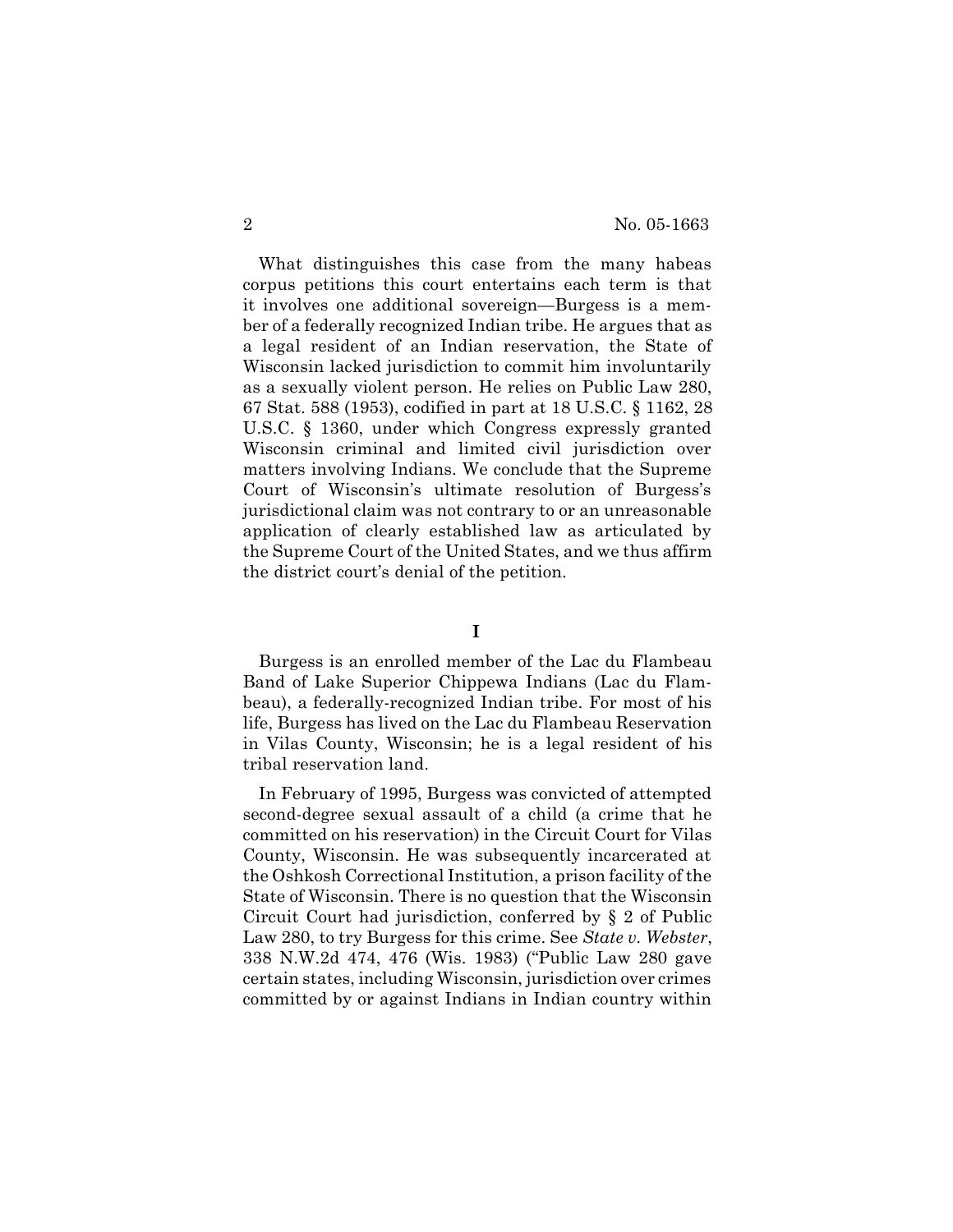each state."); see also 18 U.S.C. § 1162(a) ("[T]he criminal laws of such state or territory shall have the same force and effect within such Indian country as they have elsewhere within the State or Territory.").

On November 17, 1998, the day that Burgess was scheduled to be released from prison, the State of Wisconsin filed a petition seeking his commitment as a chapter 980 "sexually violent person." At that time, chapter 980 defined "sexually violent person" as:

a person who has been convicted of a sexually violent offense, or has been found not guilty of or not responsible for a sexually violent offense by reason of insanity or mental disease, defect, or illness, and who is dangerous because he or she suffers a mental disorder that makes it substantially probable that the person will engage in acts of sexual violence.

Wis. Stat. § 980.01(7) (amended 2006). (The statute has recently been amended; the last clause now reads "that the person will engage in *one or more* acts of sexual violence." Wis. Stat. § 980.01(7) (2006) (emphasis added).) Once a court or jury has determined after proper proceedings that the individual is a sexually violent person, "the court shall order the person to be committed to the custody of the [D]epartment [of Health and Family Services] for control, care and treatment until . . . the person is no longer a sexually violent person." Wis. Stat. § 980.06.

The statute also spells out the requirements for the commitment procedures. The process begins with a probable cause hearing, to determine whether "there is probable cause to believe that the person named in the petition is a sexually violent person." *Id.* § 980.04(2). At the time the state filed its chapter 980 petition in Burgess's case, the statute provided that "[i]f the court determines after a hearing that there is probable cause to believe that the person named in the petition is a sexually violent person,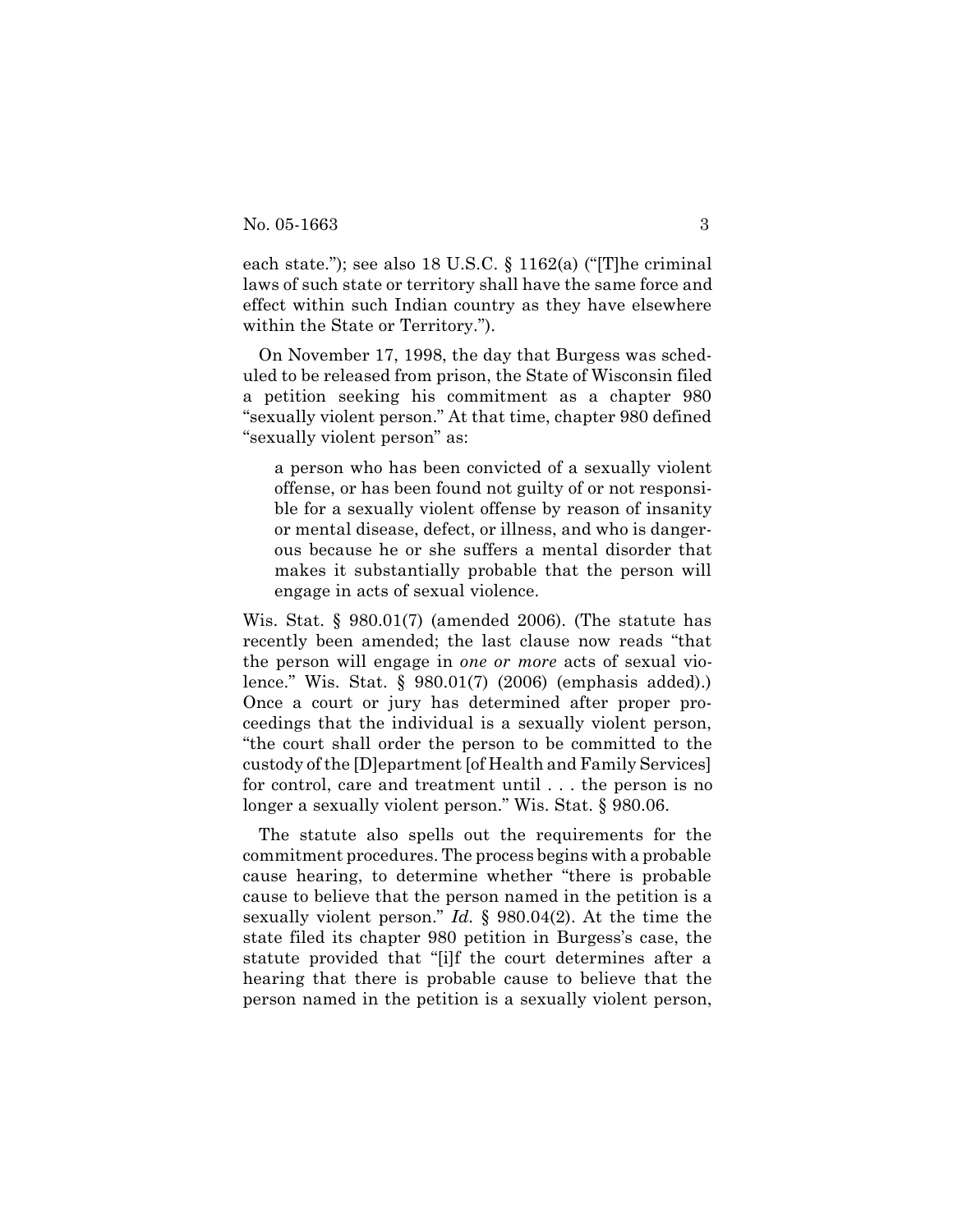the court shall order that the person be taken into custody if he or she is not in custody and shall order the person to be transferred within a reasonable time to an appropriate facility for an evaluation as to whether the person is a sexually violent person." *Id.* § 980.04(3) (amended 2006). On November 19, 1998, the circuit court found probable cause that Burgess was a sexually violent person and ordered him transferred to a state mental health institution for evaluation.

Burgess requested a jury for the commitment proceeding. See *id.* § 980.05(2). At the hearing, the state bore the burden of proving beyond a reasonable doubt that he is a sexually violent person. *Id.* § 980.05(3)(a). At the time Burgess's petition was pending before the circuit court, the statute also afforded him "all constitutional rights available to a defendant in a criminal proceeding," *id.* § 980.05(1m). That provision has since been repealed, but we have no occasion to consider any implications of the change, as it has no effect on Burgess.

Prior to his hearing, Burgess filed a host of motions. Most relevant to this appeal, he moved to dismiss the state's petition on the ground that the circuit court lacked jurisdiction to conduct involuntary civil commitment proceedings against enrolled tribal members. His position, essentially, was that a chapter 980 proceeding falls into the cracks between the jurisdiction conferred by the criminal and civil provisions of Public Law 280. He acknowledged that the federal statute grants Wisconsin broad criminal jurisdiction over offenses committed by Indians both within the state and on their reservation land, but he argued that this was not a criminal proceeding. The grant of civil jurisdiction in § 4 of Public Law 280, codified at 28 U.S.C. § 1360(a), is limited to private, civil litigation involving tribal members in state court and does not give the state general civil regulatory authority over reservation Indians; Burgess's position was that the involuntary commitment process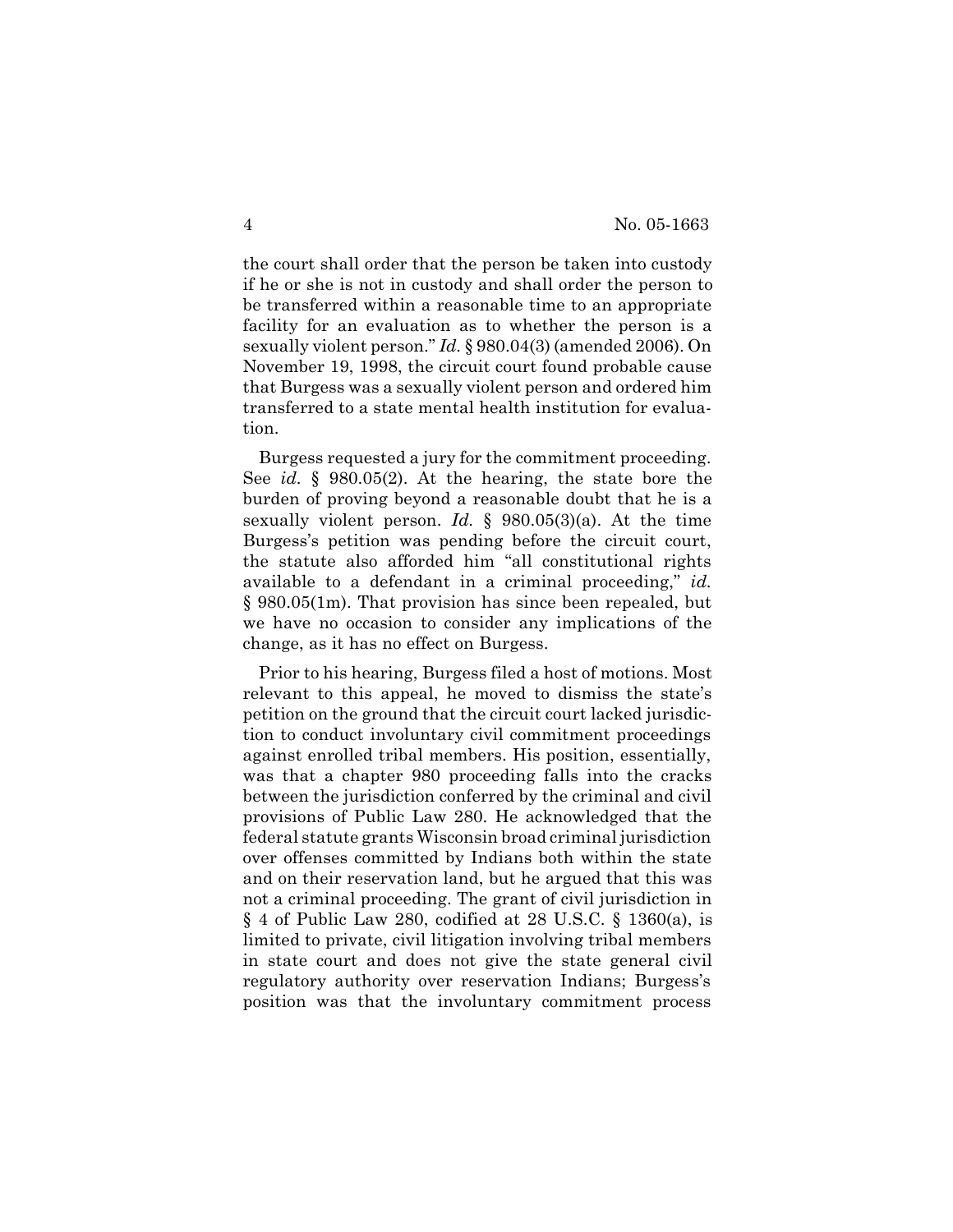more resembled a regulatory action than a suit in tort or contract.

After receiving Burgess's motion, the circuit court wrote a letter to the Lac du Flambeau tribal court asking whether it could handle Burgess's commitment proceeding. That court declined jurisdiction, indicating that it was not in a position to hear Burgess's case because the tribe at that time had no laws or ordinances calling for the indefinite commitment of sexually violent persons. As a result, the circuit court denied Burgess's motion based on its understanding that the state was allowed to assert jurisdiction over reservation Indians in any area where the tribe did not have an ongoing tradition of acting.

At the hearing, both sides presented expert testimony about Burgess's mental condition and the likelihood of recidivism. The jury found Burgess to be a sexually violent person. On August 10, 2000, the circuit court entered a judgment indefinitely committing Burgess to the Wisconsin Department of Heath and Family Services. Burgess filed a number of post-judgment motions, including a motion for a new trial or relief from judgment based in part on his jurisdictional objection, but the circuit court denied these motions.

Burgess appealed. Among the issues he raised before the Wisconsin Court of Appeals was his argument that the state court lacked jurisdiction to conduct chapter 980 proceedings against enrolled tribal members, particularly where the underlying offense was committed on reservation land. The court of appeals affirmed. It agreed with Burgess that chapter 980 was not a criminal or punitive law, and therefore that the circuit court did not have criminal jurisdiction over Burgess's case. *In re the Commitment of Steven J. Burgess*, 654 N.W.2d 81, 88 (Wis. Ct. App. 2002) (citing *State v. Carpenter*, 541 N.W.2d 105, 112-13 (1995)). Nevertheless, it rejected Burgess's argument that this proceeding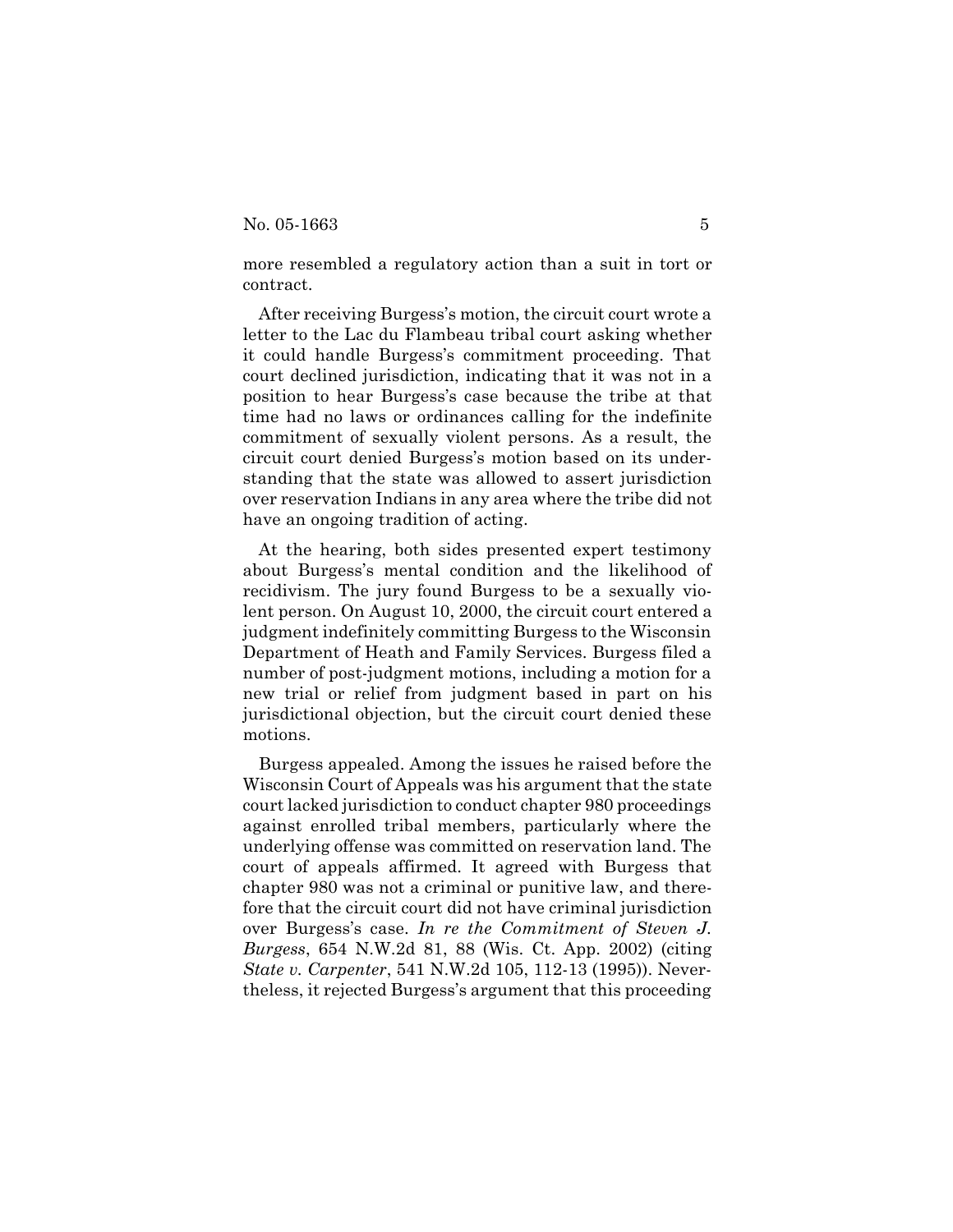fell outside the scope of Public Law 280's grant of civil jurisdiction.

Burgess then turned to the state supreme court, which affirmed the judgment of the court of appeals on different grounds. The supreme court reasoned that the circuit court had jurisdiction to conduct Burgess's chapter 980 proceedings under Public Law 280's broad grant of criminal jurisdiction because the underlying conduct at issue, sexually violent behavior, was prohibited by state criminal law. The supreme court also concluded that Burgess's commitment proceeding was somehow ancillary to the circuit court's general criminal jurisdiction over tribal members because the "civil proceedings under chapter 980 are enveloped on both sides by criminal conduct." *In re the Commitment of Steven J. Burgess*, 665 N.W.2d 124, 132 (Wis. 2003). In this connection, it pointed out that "only persons who have committed sexually violent offenses are eligible for commitment under chapter 980" and "chapter 980 commitments are intended to protect the public by preventing future acts of sexual violence." *Id*. In the alternative, the supreme court decided that "even if chapter 980 is strictly construed as a 'civil' law in its entirety," it is not the type of civil law that gives the state general regulatory authority over tribal members. Instead, as a more ordinary civil law, it falls within Public Law 280's grant of civil jurisdiction. *Id*. In September 2003, the court denied Burgess's motion for reconsideration; the United States Supreme Court denied *certiorari* on March 29, 2004.

Burgess then filed this petition for a writ of habeas corpus. See 28 U.S.C. § 2254. The district court adopted a magistrate judge's recommendation to deny Burgess's petition on February 14, 2005. Although the district court believed that Burgess had presented a strong argument that the Supreme Court of Wisconsin erred in determining that the state had jurisdiction to commit him under chapter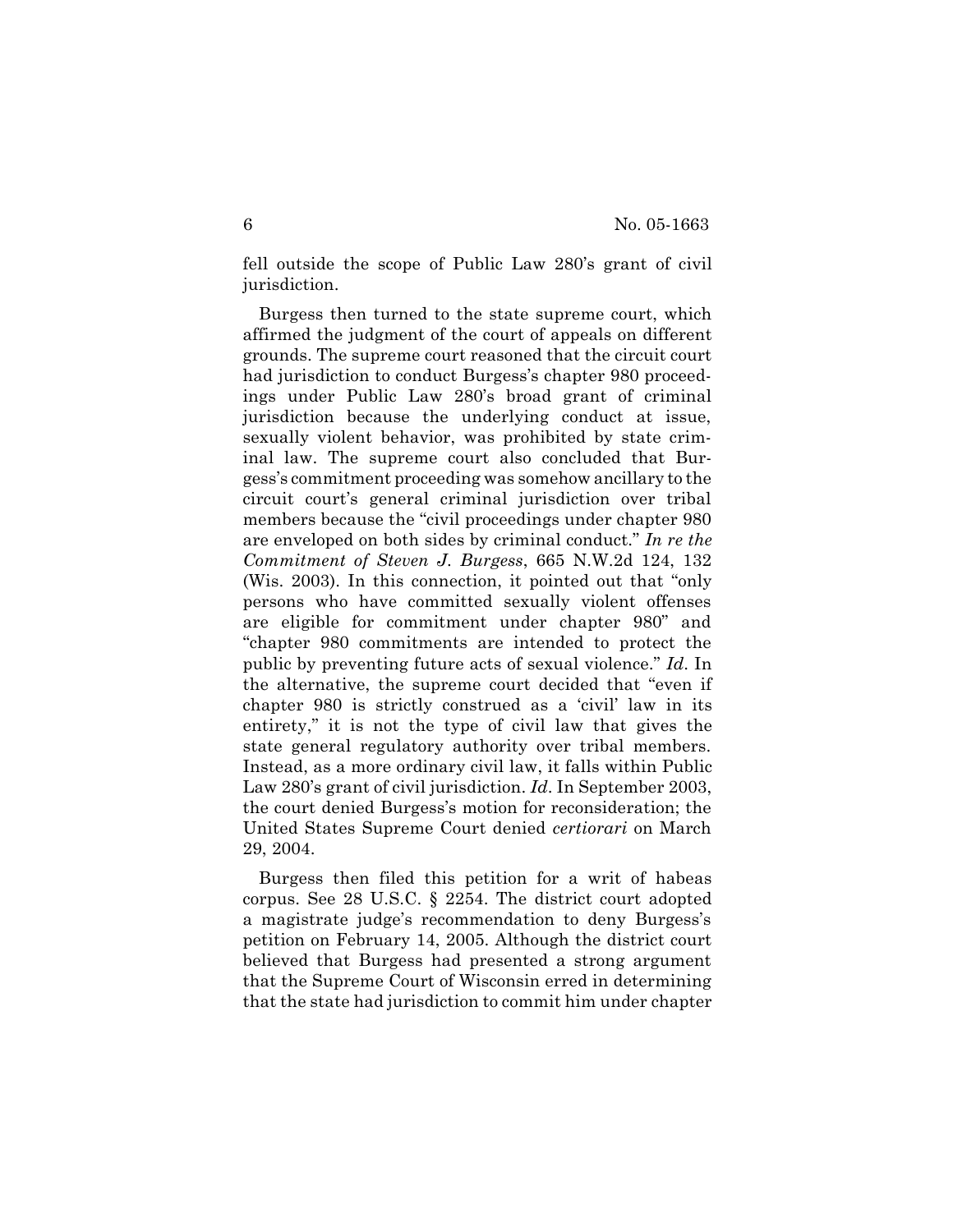980, it held that the state court's ruling was nonetheless not contrary to or an unreasonable application of clearly established precedent from the Supreme Court of the United States. The district court further opined that in cases such as this, where reasonable jurists can debate whether a particular state court ruling is contrary to federal law, it is up to the United States Supreme Court to make the final call. Recognizing the substantiality of the jurisdictional issue, the court granted Burgess's motion for a certificate of appealability on March 10, 2005.

**II**

On appeal, Burgess makes a number of powerful arguments concerning general principles of tribal sovereignty and the extent of Congress's grant of jurisdiction to the states over the affairs of reservation Indians. As interesting as the merits of Burgess's jurisdictional arguments are, because he filed his petition after the effective date of the Antiterrorism and Effective Death Penalty Act of 1996 (AEDPA), 28 U.S.C. § 2254, its standard of review governs this case. See *Gomez v. Berge*, 434 F.3d 940, 942 (7th Cir. 2006). Under AEDPA, habeas corpus relief is available only if Burgess can establish that the state court proceedings "resulted in a decision that was contrary to, or involved an unreasonable application of, clearly established Federal law, as determined by the Supreme Court of the United States" or "resulted in a decision that was based on an unreasonable determination of the facts in light of the evidence presented in the State court proceeding." 28 U.S.C. § 2254(d). We review the decision of the last state court to rule on the merits of the petitioner's claim, here the Wisconsin Supreme Court. See *McFowler v. Jaimet*, 349 F.3d 436, 446 (7th Cir. 2003).

Under AEDPA, a state court's decision is "contrary to" clearly established federal law "when the court reache[s] a conclusion 'opposite to that reached by [the Supreme] Court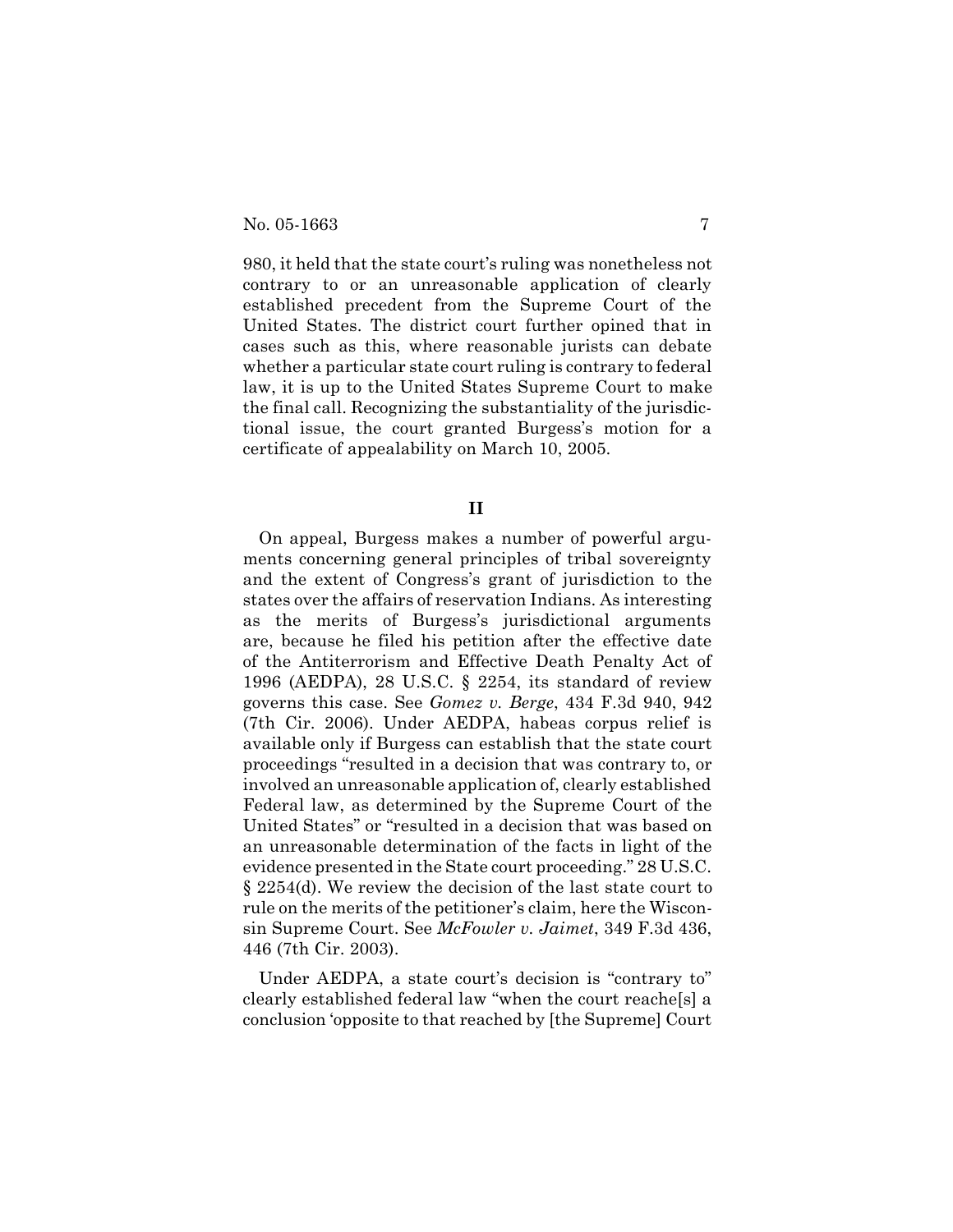on a question of law' or confront[s] 'facts that are materially indistinguishable from a decision of the Supreme Court and nevertheless arrives at a result different from [its] precedent.'" *Laxton v. Bartow*, 421 F.3d 565, 570 (7th Cir. 2005) (quoting *Williams v. Taylor,* 529 U.S. 362, 405-06 (2000)). A state court "unreasonably applies" clearly established Supreme Court decisions when it "correctly identifies the governing legal rule but applies it unreasonably to the facts of a particular [petitioner's] case." *Id.* (quoting *Williams*, 529 U.S. at 407-08) (internal quotation marks omitted). In determining whether a state court has fallen afoul of the "unreasonable application" branch of AEDPA, "a federal habeas court may not issue the writ simply because that court concludes in its independent judgment that the relevant state-court decision applied clearly established federal law erroneously or incorrectly." *Williams*, 529 U.S. at 411. The federal court may act only if the state court's decision is "objectively unreasonable." *Id.* at 409. This court has defined "objectively unreasonable" as "lying well outside the boundaries of permissible differences of opinion," *Hardaway v. Young*, 302 F.3d 757, 762 (7th Cir. 2002); we will allow the state court's decision to stand if it is "one of several equally plausible outcomes." *Hall v. Washington*, 106 F.3d 742, 749 (7th Cir. 1997).

Within AEDPA's framework, we review the district court's decision to deny Burgess's habeas petition *de novo*. See *Horton v. Litscher*, 427 F.3d 498, 504 (7th Cir. 2005). Whether the state court's decision was contrary to or an unreasonable application of clearly established federal law "is a mixed question of law and fact that we traditionally also review *de novo* but with a grant of deference to any *reasonable* state court decision." *Jackson v. Frank*, 348 F.3d 658, 662 (7th Cir. 2003) (quoting *Schaff v. Snyder*, 190 F.3d 513, 522 (7th Cir. 1999) (emphasis in original)). In this case, as in all cases that come to us under AEDPA, we emphasize that we are expressing no opinion about the correctness of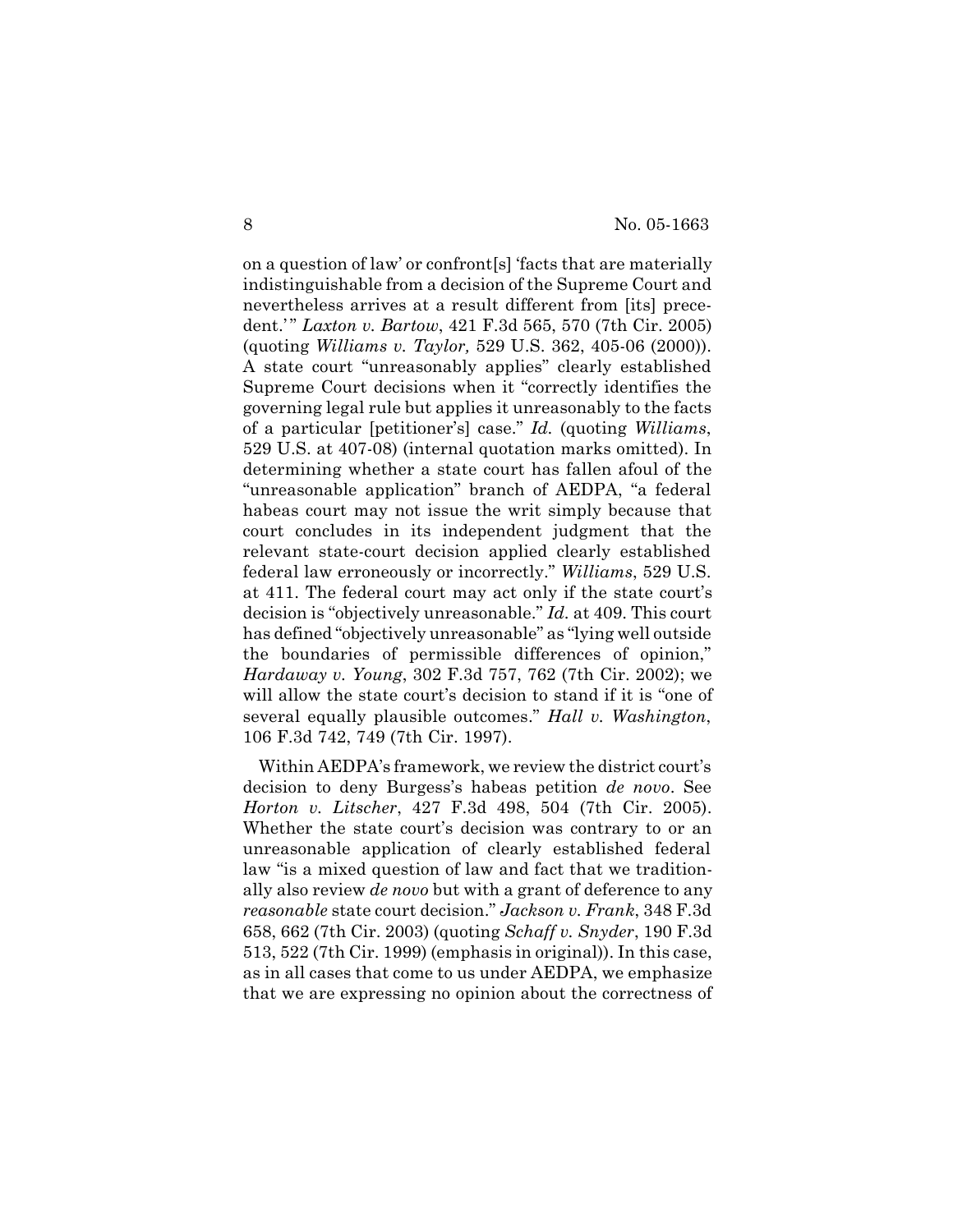the state court's ruling as a matter of first principles. Should a case in this area reach us through a different procedural avenue without the AEDPA constraints on review, we would be free to evaluate it for ourselves.

**III**

As a general matter, Indian tribes "retain attributes of sovereignty over both their members and their territory"; "tribal sovereignty is dependent on, and subordinate to, only the Federal government, not the States." *California v. Cabazon Band of Mission Indians*, 480 U.S. 202, 207 (1987) (internal citations omitted). Although a state is not completely barred from exercising jurisdiction over the activities of tribal members on reservation land lying within its boundaries, "the exercise of state jurisdiction is limited and must be based upon a specific grant of authority by Congress." *St. Germaine v. Circuit Court for Vilas County*, 938 F.2d 75, 76 (7th Cir. 1991). One such delegation of authority is found in Public Law 280, which grants six states, including Wisconsin, "jurisdiction over specified areas of Indian country." *Cabazon*, 480 U.S. at 207. In enacting Public Law 280, Congress was primarily concerned with "the problem of lawlessness on certain Indian reservations," as well as the "absence of adequate tribal institutions for law enforcement." *Bryan v. Itasca County, Minn.*, 426 U.S. 373, 379 (1976). With this in mind, the "central focus" of the Act, *id.* at 380, was to give the enumerated states "broad criminal jurisdiction over offenses committed by or against Indians within all Indian country within the State." *Cabazon*, 480 U.S. at 207. Section 2 of the Act therefore grants "jurisdiction over offenses committed by or against Indians in the areas of Indian country . . . to the same extent that such State or Territory has jurisdiction over offenses committed elsewhere within the State or Territory, and the criminal laws of such State or Territory shall have the same force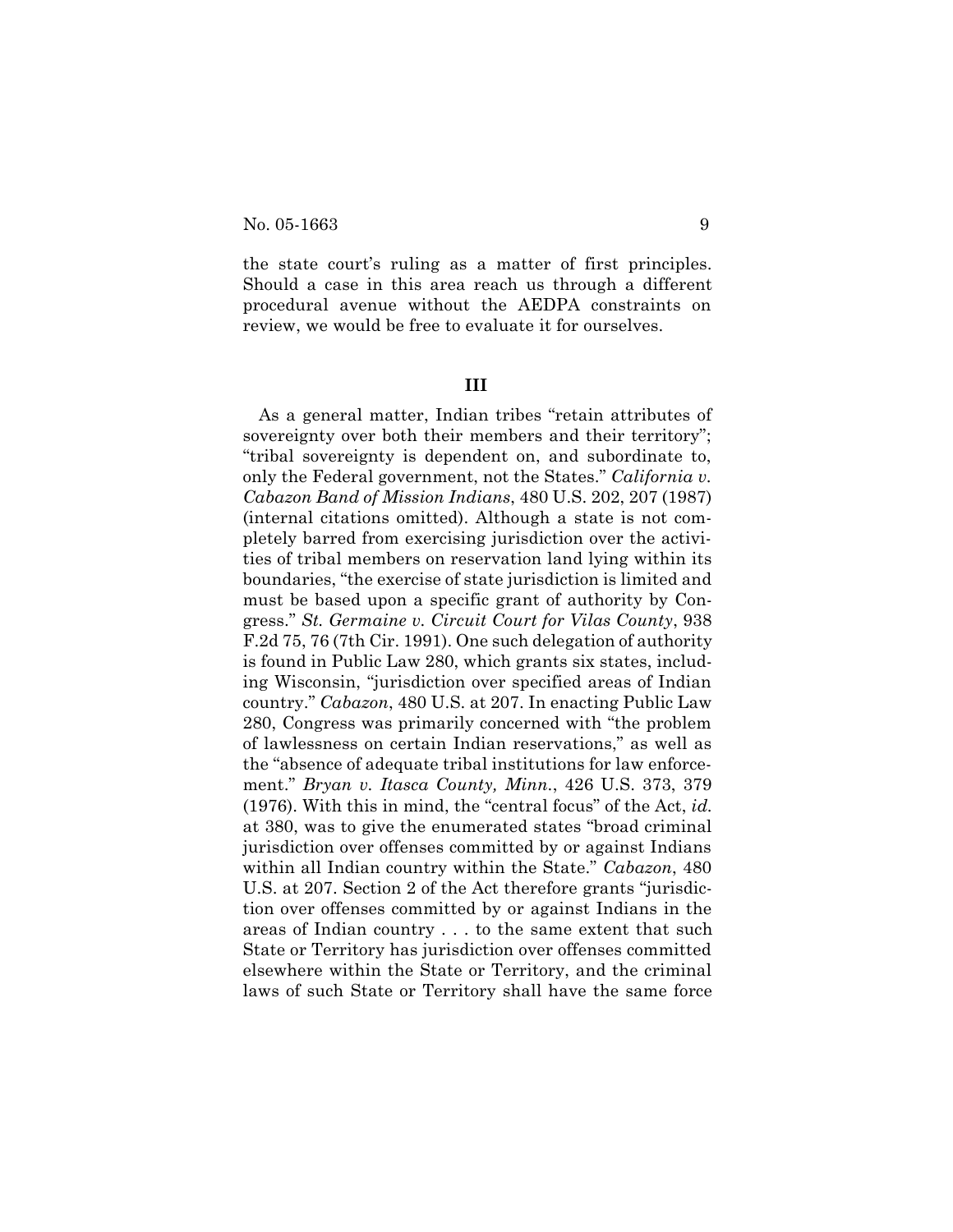and effect within such Indian country as they have elsewhere within the State or Territory." 18 U.S.C. § 1162(a).

Section 4 of Public Law 280 addresses civil cases, conferring upon the listed states "jurisdiction over civil causes of action between Indians or to which Indians are parties . . . to the same extent that such State has jurisdiction over other civil causes of action, and those civil laws of such State that are of general application to private persons or private property shall have the same force and effect within Indian country as they have elsewhere within the State." 28 U.S.C. § 1360(a). The Act's grant of civil jurisdiction, however, is more restricted than its grant of criminal jurisdiction. *Cabazon*, 480 U.S. at 207. The Supreme Court has read the statute as one that is "primarily intended to redress the lack of adequate Indian forums for resolving private legal disputes between reservation Indians, and between Indians and other private citizens, by permitting the court of the States to decide such disputes." *Bryan,* 426 U.S. at 383. In *Bryan*, the Court wrote that "the consistent and exclusive use of the terms 'civil causes of action,' 'aris(ing) on,' 'civil laws . . . of general application to private persons or private property,' and 'adjudica(tion),' in both the Act and its legislative history virtually compel[led] [the] conclusion that the primary intent of § 4 was to grant jurisdiction over private civil litigation involving reservation Indians in state court," and, importantly for Burgess's argument, *not* to confer general state civil regulatory control over Indian reservations. *Id.* at 384-85.

The Supreme Court has also emphasized that Public Law 280 "plainly was not intended to effect total assimilation of Indian tribes into mainstream American society," recognizing that "a grant to States of general civil regulatory power over Indian reservations would result in the destruction of tribal institutions and values." *Cabazon*, 480 U.S. at 208. Thus, the proper characterization of a state law as criminal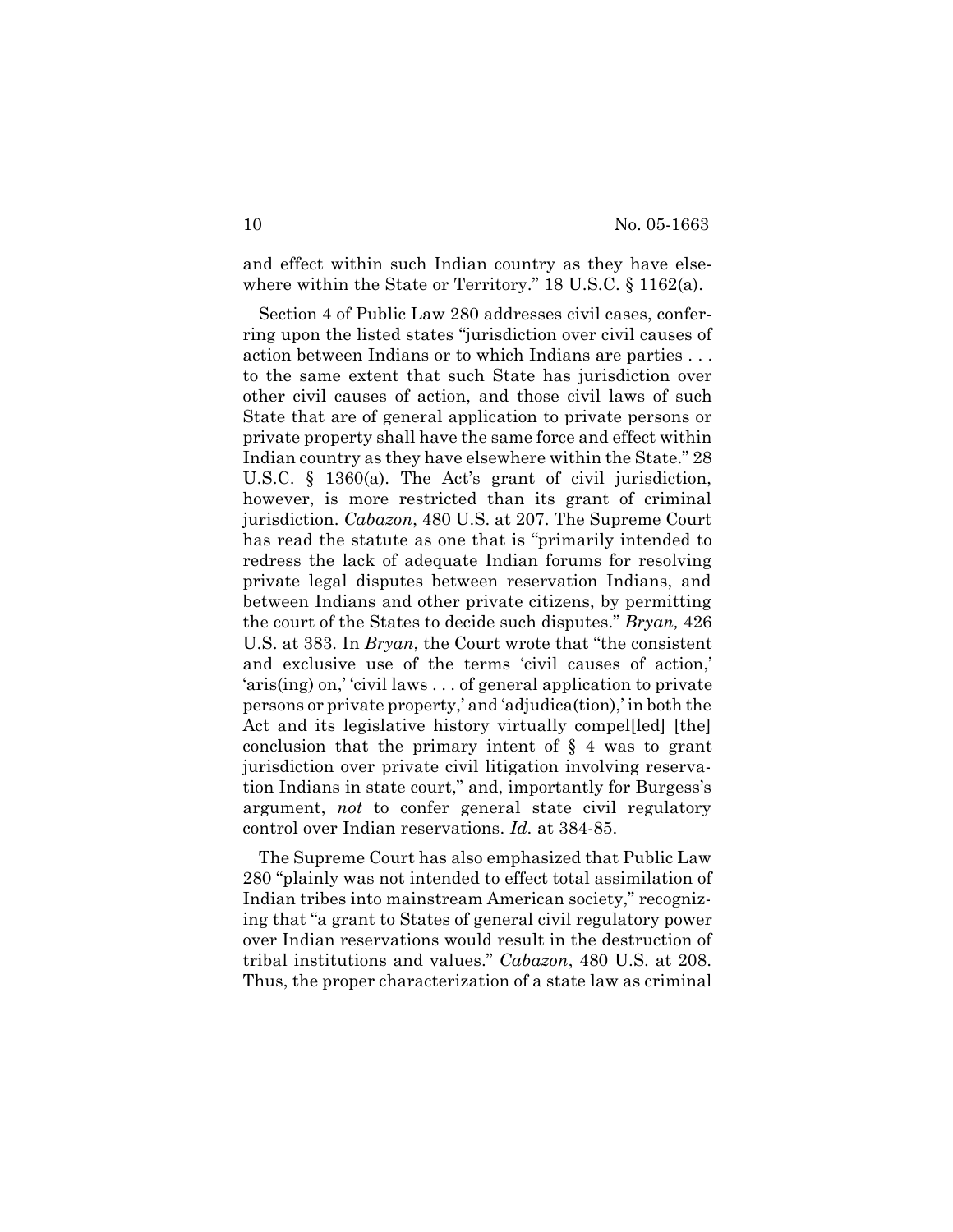or civil is an important first step in determining whether it can be applied on a reservation. *Id.* In *Cabazon,* which was about the applicability of a general California bingo statute on reservations, the Court held that the critical distinction is between state "criminal/ prohibitory" laws and state "civil/regulatory" laws. *Id.* at 209-10. If a state law is designed generally to prohibit certain conduct, it should be classified as criminal; if it "generally permits the conduct at issue, subject to regulation, it must be classified as civil/regulatory and Pub. L. 280 does not authorize its enforcement on an Indian reservation. The shorthand test is whether the conduct at issue violates the State's public policy." *Id.* at 209. The Court concluded that the bingo statute was regulatory and thus could not be enforced on the reservation. *Id.* at 221-22.

### **IV**

Although the Supreme Court of Wisconsin correctly identified *Bryan* and *Cabazon* as the governing Supreme Court precedents, more than a correct citation is needed to avoid a decision "contrary to" clearly established federal law. As we noted earlier, a state court decision is "contrary to" a decision of the Supreme Court of the United States if, on materially indistinguishable facts, it comes out the opposite way. AEDPA in effect draws a line between decisions that are flatly inconsistent with earlier precedents of the Supreme Court, and decisions that, while not inconsistent in this literal sense, unreasonably apply the Court's decisions. In the present case, it makes little difference in the end whether we analyze the state court's decision under the "contrary to" part of AEDPA or under the "unreasonable application" part. One way or the other, the question at the end of the day is whether a writ of habeas corpus may issue. We therefore discuss the Supreme Court of Wisconsin's application of federal precedents with both parts of AEDPA in mind.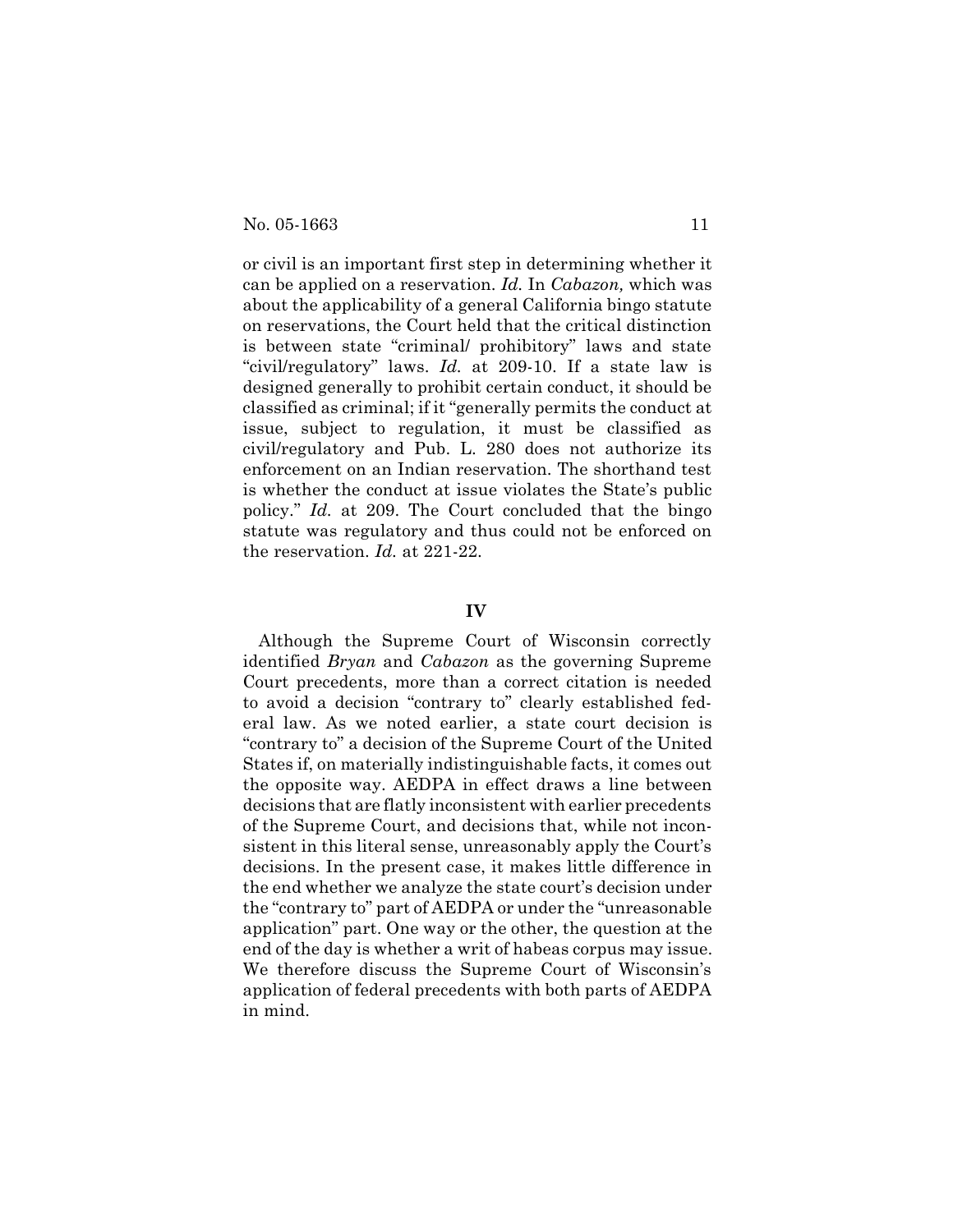The first task is to see whether chapter 980 of the Wisconsin statutes should be classified as criminal or civil. The Wisconsin court held that chapter 980 is more criminal than civil for purposes of Public Law 280 because the underlying conduct addressed by chapter 980, sexually violent behavior, is contrary to Wisconsin's public policy; it is not conduct that the state generally permits subject to regulation. The state supreme court further reasoned that chapter 980 is more accurately characterized as criminal because "only individuals who have been convicted of certain crimes—'sexually violent offenses,' may be committed pursuant to chapter 980" and "the primary purpose of chapter 980 is to protect the public from future acts of sexual violence." *In re Burgess*, 665 N.W.2d at 132.

Rather than confronting this rationale directly, Burgess devotes the bulk of his opening brief in this court to a discussion of the decisions of the Supreme Court of Wisconsin in *County of Vilas v. Chapman*, 361 N.W.2d 699 (Wis. 1985) and *State v. Webster*, 338 N.W.2d 474 (Wis. 1983). Errors in these decisions, he believes, tainted the court's ruling in his case. According to Burgess, the Supreme Court of Wisconsin has taken the view that the state is free to assert jurisdiction over reservation Indians in any area where the tribe does not have an ongoing tradition of acting. This proposition, he argues, conflicts with Supreme Court precedent providing that Congress must expressly grant the state jurisdiction over the activity in question.

The problem with Burgess's argument is that it does not address the basis on which the state court ultimately ruled. Rather than relying on *Chapman* or *Webster*, the state supreme court held that Congress, through Public Law 280, explicitly granted the state jurisdiction over Burgess's commitment proceeding. Under the circumstances, neither *Chapman* nor *Webster* is before us, and we have no occasion to decide whether one or the other runs afoul of applicable Supreme Court precedent. Because the Supreme Court of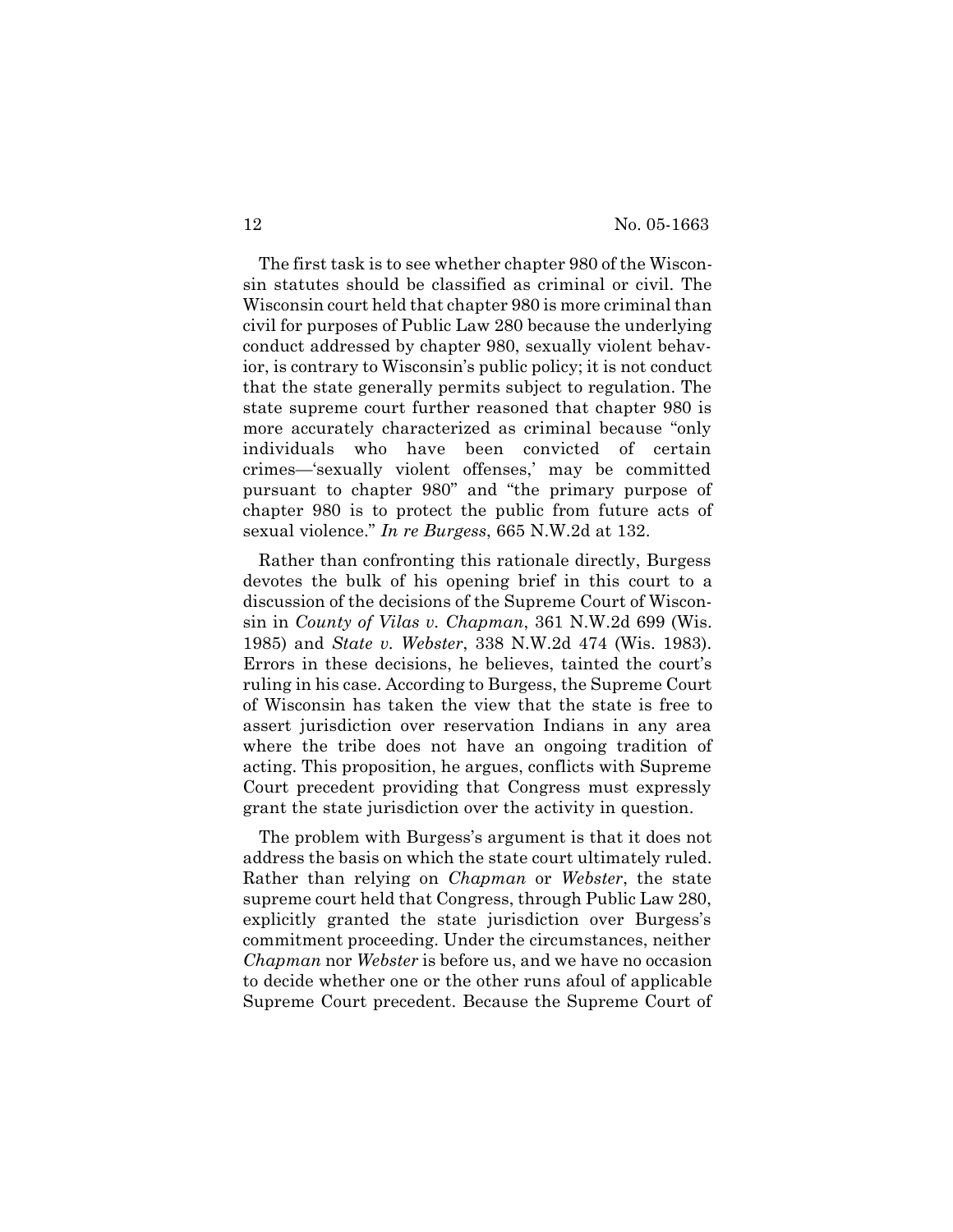Wisconsin relied on *Cabazon*, it is with that decision that we begin our analysis.

*Cabazon* is more helpful for distinguishing between civil and criminal cases for purposes of Public Law 280 than it is for drawing the line between civil cases that the state may entertain and those it may not. The characterization of a state law as "criminal" or "civil" for purposes of the federal jurisdictional statute is a question of federal law: the question is which state proceedings, however labeled, did Congress mean to permit the states to conduct with respect to their Native American populations. *Cf. Taylor v. United States,* 495 U.S. 575, 590-91, 598 (1990) (adopting uniform federal definition of term "burglary" for purposes of 18 U.S.C. § 924(e)). The state court's choice of label cannot be the last word on the matter. Ultimately, it is federal law, as authoritatively interpreted by the Supreme Court of the United States, that provides the answer we seek.

With respect, we cannot agree with the Supreme Court of Wisconsin that chapter 980 qualifies as a "criminal" statute. If it is, indeed, a criminal statute, serious consequences would follow in other areas of the law. A person like Burgess who already has been convicted and punished for certain behavior would be able to plead double jeopardy, for example. Criminal procedure rules of constitutional dimension would have to be respected during the proceeding. But the Supreme Court of the United States has squarely rejected this characterization for a law materially identical to Wisconsin's, in *Kansas v. Hendricks,* 521 U.S. 346 (1997)*.* In *Hendricks,* the Court held that a Kansas statute that permitted confinement of a person who was likely to engage in "predatory acts of sexual violence" violated neither the Double Jeopardy Clause of the Constitution nor the *ex post facto* clause. *Id.* at 361. It was "unpersuaded . . . that Kansas has established criminal proceedings." *Id.*

Other decisions, including some from Wisconsin itself, have also rejected the argument that statutes like chapter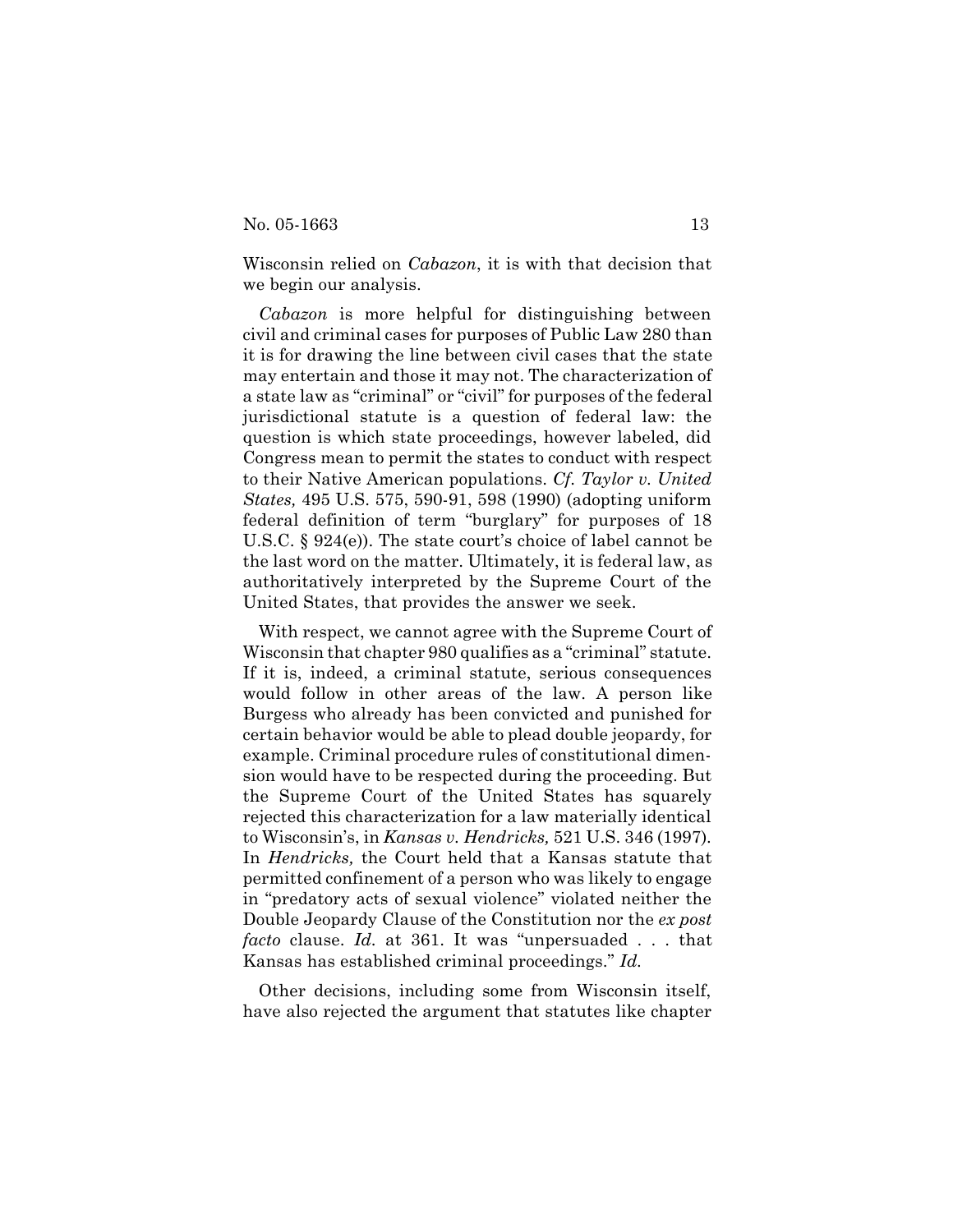980 create criminal offenses. See, *e.g.*, *Seling v. Young*, 531 U.S. 250 (2001) (recognizing that Washington State's Community Protection Act of 1990, which is virtually indistinguishable from Wisconsin's chapter 980 statute, was civil as opposed to criminal and rejecting contention that a habeas petitioner could mount a challenge that the Act was "criminal as applied"); *Allen v. Illinois*, 478 U.S. 364 (1986) (holding that proceedings under the Illinois Sexually Dangerous Persons Act were not criminal for purposes of Fifth Amendment's prohibition of compulsory self-incrimination); *State v. Carpenter*, 541 N.W.2d 105, 107 (Wis. 1995) ("We conclude in this opinion that ch. 980 creates a civil commitment procedure primarily intended to protect the public and to provide concentrated treatment to convicted sexually violent persons, not to punish the sexual offender."); *Jay M.H. v. Winnebago County Dept. of Health and Human Servs.*, 714 N.W.2d 241, 244 n.4 (Wis. App. 2006) ("Wisconsin Stat. ch. 980 creates a civil commitment procedure primarily intended to provide treatment and protect the public, is not criminal in nature, and is not intended to punish the offender."). In Burgess's case itself, the state supreme court acknowledged its previous holding that the chapter 980 statute was "civil rather than criminal," *In re Burgess*, 665 N.W.2d at 132, but it nonetheless determined that the state had jurisdiction to commit Burgess under Public Law 280's grant of criminal jurisdiction. But the court gave no reason why this state statute should suddenly become criminal solely for the purpose of jurisdiction over crimes committed by Indians, when it has authoritatively been deemed civil in all other contexts.

The state court noted that chapter 980 is actually aimed at prohibiting "conduct" that violates Wisconsin's public policy. That alone, however, cannot be enough; exactly the same thing could have been said about the Kansas statute at issue in *Hendricks*. Without question, the past commission of a sexual assault is "conduct" that offends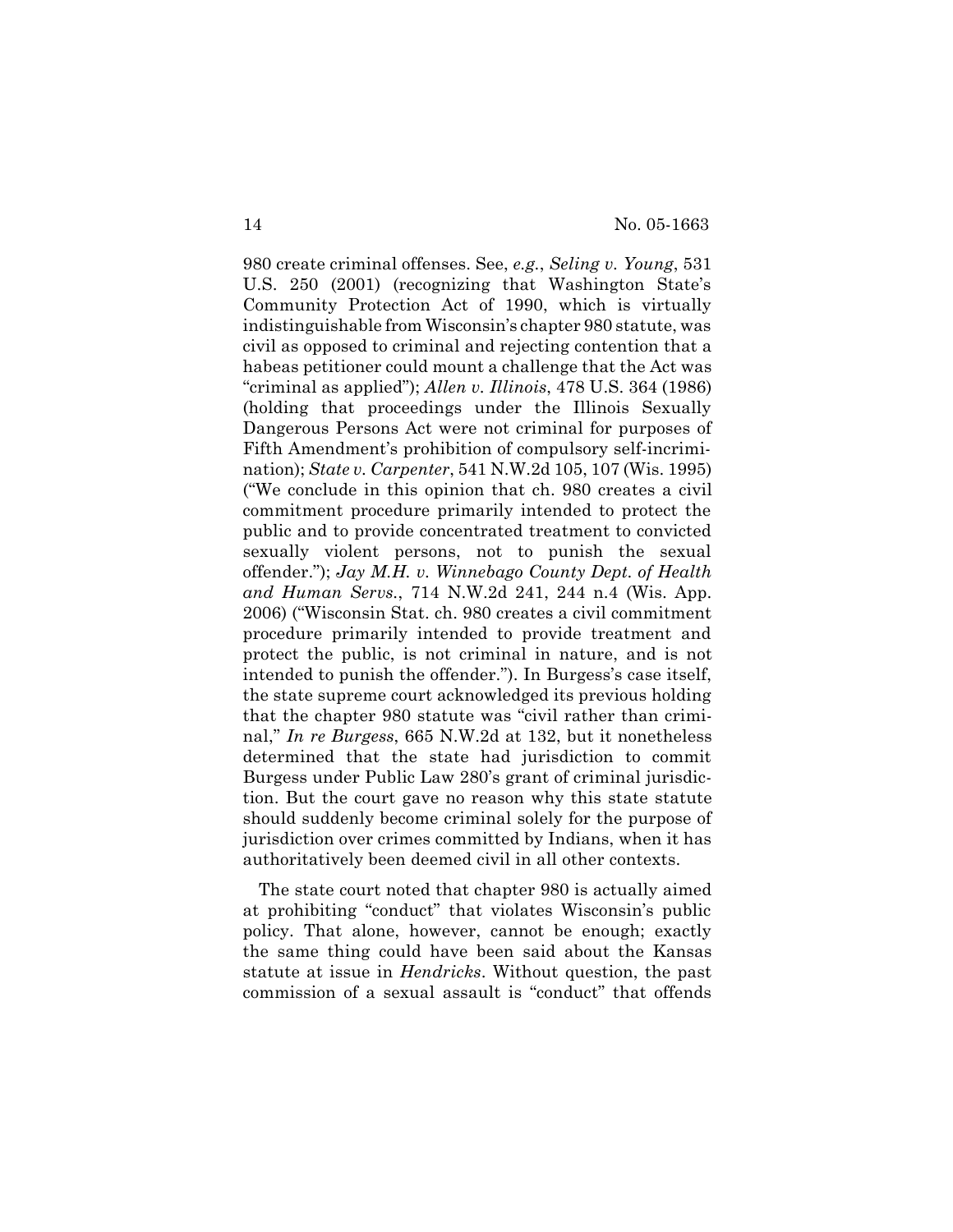state public policy and for which there are criminal penalties. See Wis. St. §§ 940.225, 948.02. Chapter 980, however, has been described by the Supreme Court of Wisconsin as a future-oriented statute that is "primarily intended to protect the public and to provide concentrated treatment to convicted sexually violent persons." *Carpenter*, 541 N.W.2d at 107. Like the involuntary commitment statute at issue in *Hendricks,* chapter 980 does not "make the commission of a specified 'offense' the basis for invoking the commitment proceedings. Instead, it uses a prior conviction (or previously charged conduct) for evidentiary purposes to determine whether a person suffers from a mental abnormality . . . and also poses a threat to the public." 521 U.S. at 370.

We are also unpersuaded by the proposition that a law like chapter 980 should be regarded as criminal for purposes of Public Law 280 because, as the Wisconsin Supreme Court put it, it is "enveloped on both sides" by criminal conduct. *In re Burgess*, 665 N.W.2d at 132. In fact, that is not necessarily the case. Although chapter 980 certainly applies to persons like Burgess who have been convicted of sexually violent offenses, it also applies to individuals who "ha[ve] been found not guilty of or not responsible for a sexually violent offense by reason of insanity or mental disease, defect, or illness." Wis. St. § 980.01(7) (amended 2006). On the back end, the Wisconsin Supreme Court found support for a "criminal" classification in the fact that chapter 980 is intended to protect the public by preventing future acts of sexually violent behavior. This is inconsistent, however, with decisions of the Supreme Court of the United States that have characterized these and similar schemes as civil precisely because they are aimed at protecting the public from future danger. See, *e.g.*, *Hendricks*, 521 U.S. at 361 ("Nothing on the face of the statute suggests that the legislature sought to create anything other than a civil commitment scheme designed to protect the public from harm."); *Smith v. Doe*, 538 U.S. 84, 108 (2003) (holding that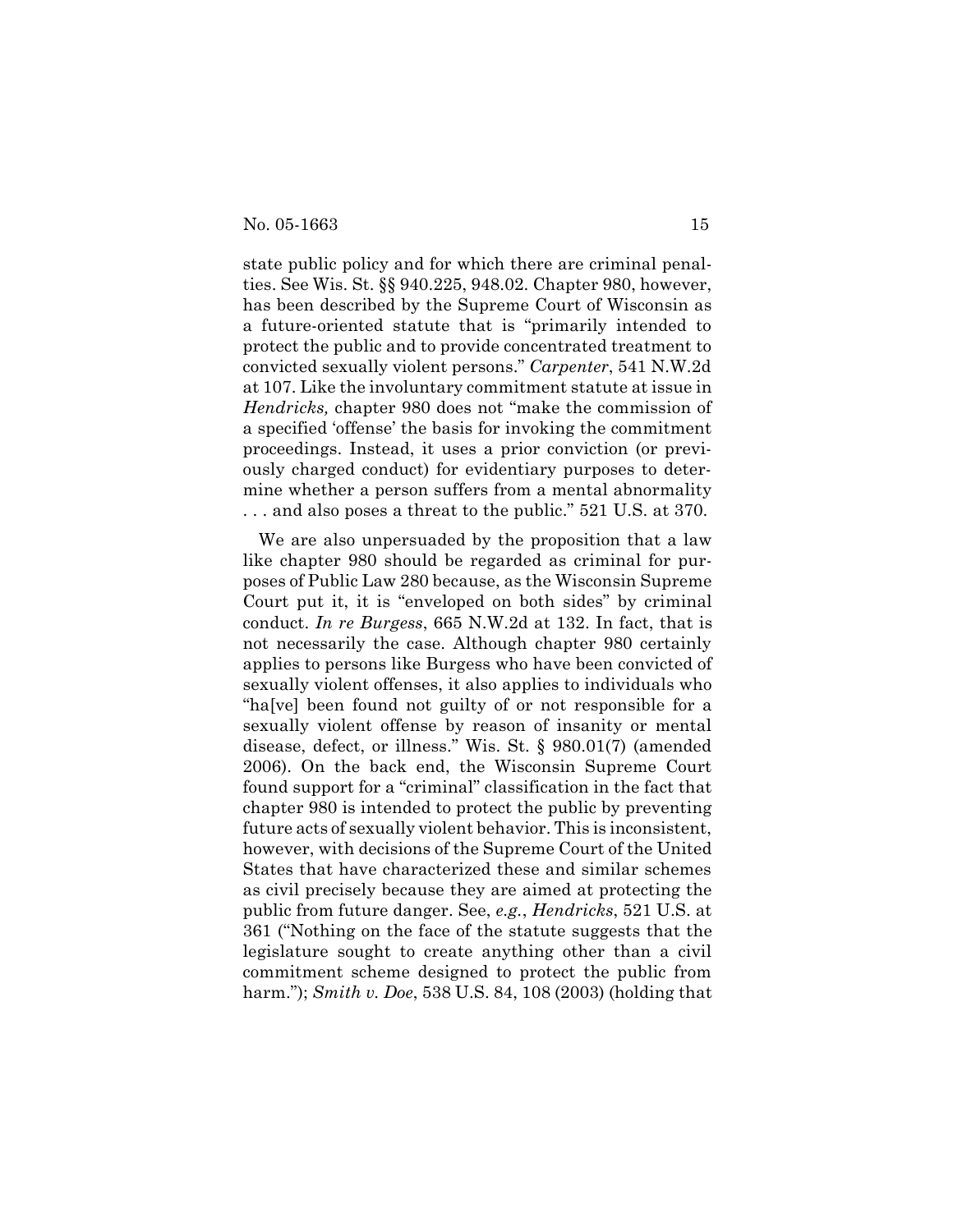sex offender registration statute is civil and nonpunitive and recognizing that "[e]nsuring public safety is. . .a fundamental regulatory goal"); *Jones v. United States*, 463 U.S. 354, 361-62(1983) (recognizing that the "statutory scheme for commitment of insane criminals is . . . a regulatory, prophylactic statute, based on a legitimate governmental interest in protecting society and rehabilitating mental patients" (internal quotation marks omitted)).

In the final analysis, if this case turned solely on the question whether clearly established federal law would permit a characterization of chapter 980 as criminal, we would need to reverse. It does not, however. Public Law 280 also permits the designated states to exercise certain forms of civil jurisdiction over Indians. The Supreme Court of Wisconsin squarely addressed this alternate ground and held that "even if chapter 980 is strictly construed as a 'civil' law in its entirety, it is civil/adjudicatory rather than civil/regulatory, and therefore falls within PL-280's grant of civil jurisdiction to the State." *In re Burgess*, 665 N.W.2d at 132. We therefore turn now to that rationale.

**V**

In upholding the state's power to treat Burgess's case under the civil jurisdiction permitted by federal law, the state supreme court relied on the Supreme Court's decision in *Bryan*. In that case, the Court considered whether § 4 of Public Law 280 gave states the power to tax reservation Indians under specified conditions. In concluding that the state lacked this power, the Court reasoned that § 4 was primarily intended "to redress the lack of adequate Indian forums for resolving private legal disputes between reservation Indians, and between Indians and other private citizens," not to "confer general state civil regulatory authority over reservation Indians." *Bryan*, 426 U.S. at 383, 384. In a footnote, the Court cited a law review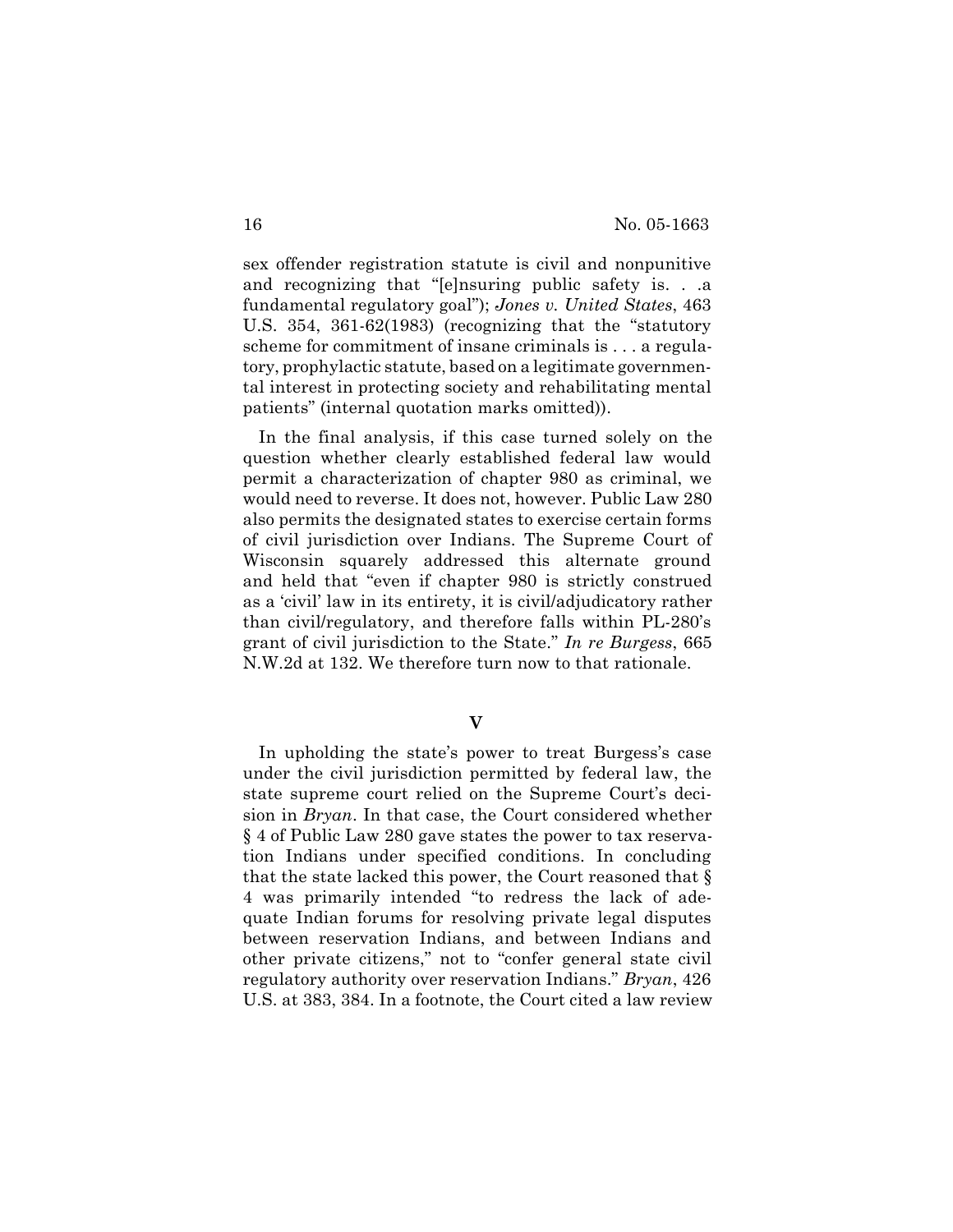article for the proposition that "Congress intended 'civil laws' to mean those laws which have to do with private rights and status. Therefore, 'civil laws . . . of general application to private persons or private property' would include the laws of contract, tort, marriage, divorce, insanity, descent, etc., but would not include laws declaring or implementing the states' sovereign powers, such as the power to tax, grant franchises, etc." *Id.* at 385 n. 10. Based upon this language, the Wisconsin Supreme Court determined that chapter 980 is a law having to do with private rights and status, more akin to a proceeding to adjudicate insanity than to a law conferring upon the state the power to tax.

Although it is clear that a state does not have the power to tax reservations under Public Law 280's limited grant of civil jurisdiction, the Supreme Court has not had much to say about how to determine whether a law seeks to adjudicate private rights, and thus falls within the bounds of § 4 of Public Law 280, or is a regulatory scheme. This court has questioned whether a state would have jurisdiction involuntarily to commit an enrolled tribal member, but we did not need to decide the issue. See *United States v. Teller*, 762 F.2d 569, 577 (7th Cir. 1985) (noting that "questions of jurisdiction are raised by two facts—the crime took place on an Indian reservation, and so trial was to be in federal court, and the defendant is an Indian, and so perhaps not subject to the state's civil commitment procedures."). There are certainly strong arguments that chapter 980 falls outside Public Law 280's limited grant of civil jurisdiction. In other contexts, the Supreme Court has expressly classified these types of civil laws that aim to protect the public from danger as "regulatory." See, *e.g*., *Smith v. Doe*, 538 U.S. 84, 108 (2003); *Jones v. United States*, 463 U.S. 354, 361-62 (1983); *Addington v. Texas*, 441 U.S. 418, 426 (1979) ("[T]he state also has authority under its police power to protect the community from the danger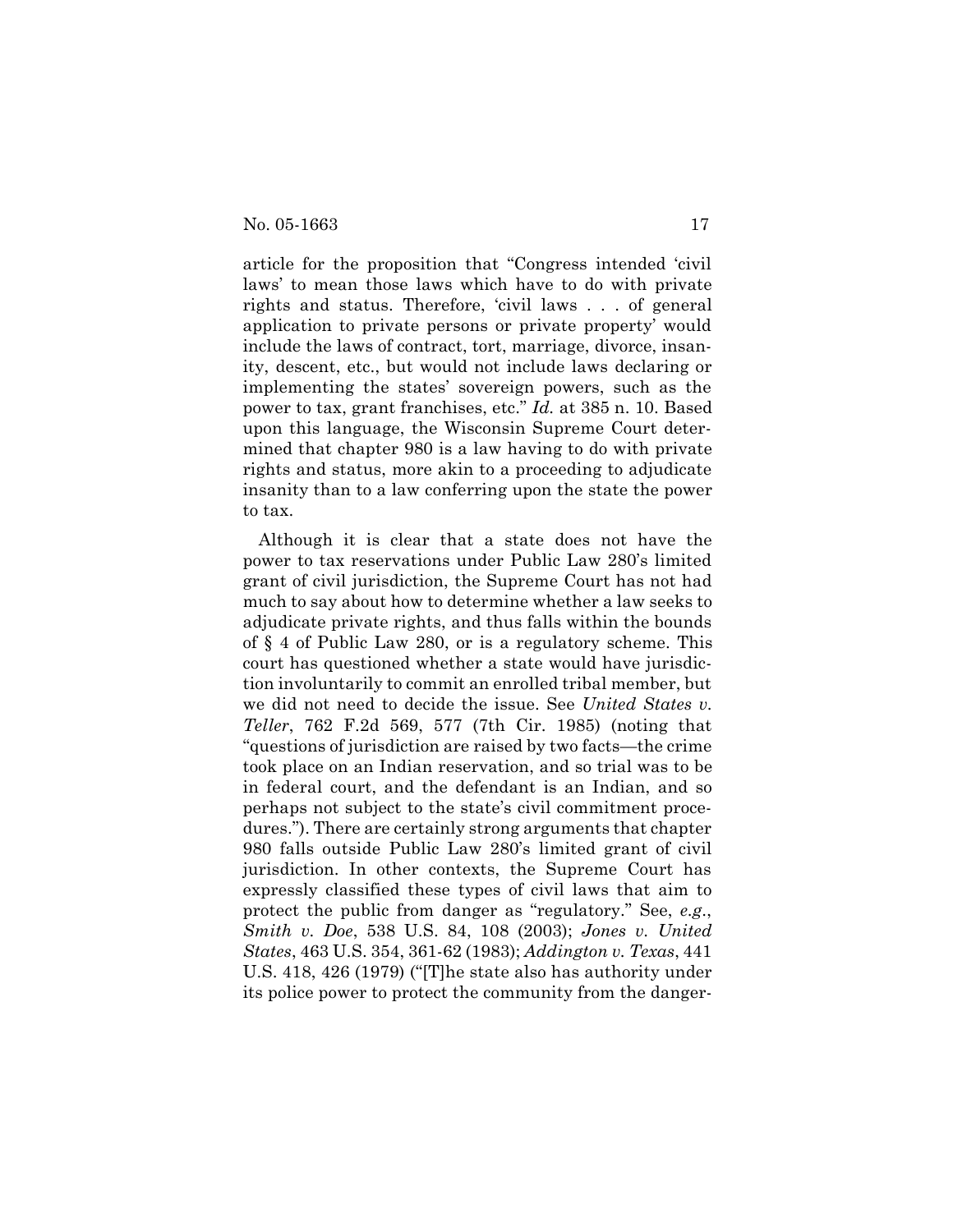ous tendencies of some who are mentally ill."). At least one court has determined that a state lacks the authority involuntarily to commit a mentally ill Native American who resides on a reservation. *White v. Califano*, 437 F.Supp. 543, 550 (D.S.D. 1977), *aff'd*., 581 F.2d 697 (8th Cir. 1978) (determining that because "the process of committing someone involuntarily brings the power of the state deep into the lives of the persons involved in the commitment process . . . applying the procedures of an involuntary commitment to an Indian person in Indian country would require severe intrusions into the tribe's vestigial sovereignty"). The Wisconsin Attorney General has opined that Public Law 280 applies only to disputes between private parties, which would seem to exclude a proceeding like the one Burgess faced. See 70 Wis. Op. Atty. Gen 237 at \*3 (1981).

In *United States v. Teller*, we recognized that the question whether a reservation Indian could be subject to involuntary civil commitment was "an open question of some difficulty." 762 F.2d at 577 n.5. Relying on the language in *Bryan* suggesting that proceedings to adjudicate status, such as insanity, probably fall within Public Law 280's grant of civil jurisdiction, the Supreme Court of Wisconsin resolved this question in favor of the state's jurisdiction. The Supreme Court of the United States has not spoken to this precise question. Burgess interprets *Bryan*'s reference to "status" and "insanity" as referring to private disputes concerning insanity, such as a case concerning guardianship, and not those cases to which the state is a party. This interpretation is certainly reasonable; in fact, the Wisconsin Attorney General may well agree with Burgess in this matter. See 70 Wis. Op. Atty. Gen 237 at \*3 (in the context of child custody matters involving Indians, opining that the state would not have jurisdiction involuntarily to terminate parental rights, but "where the proceeding is not between the state and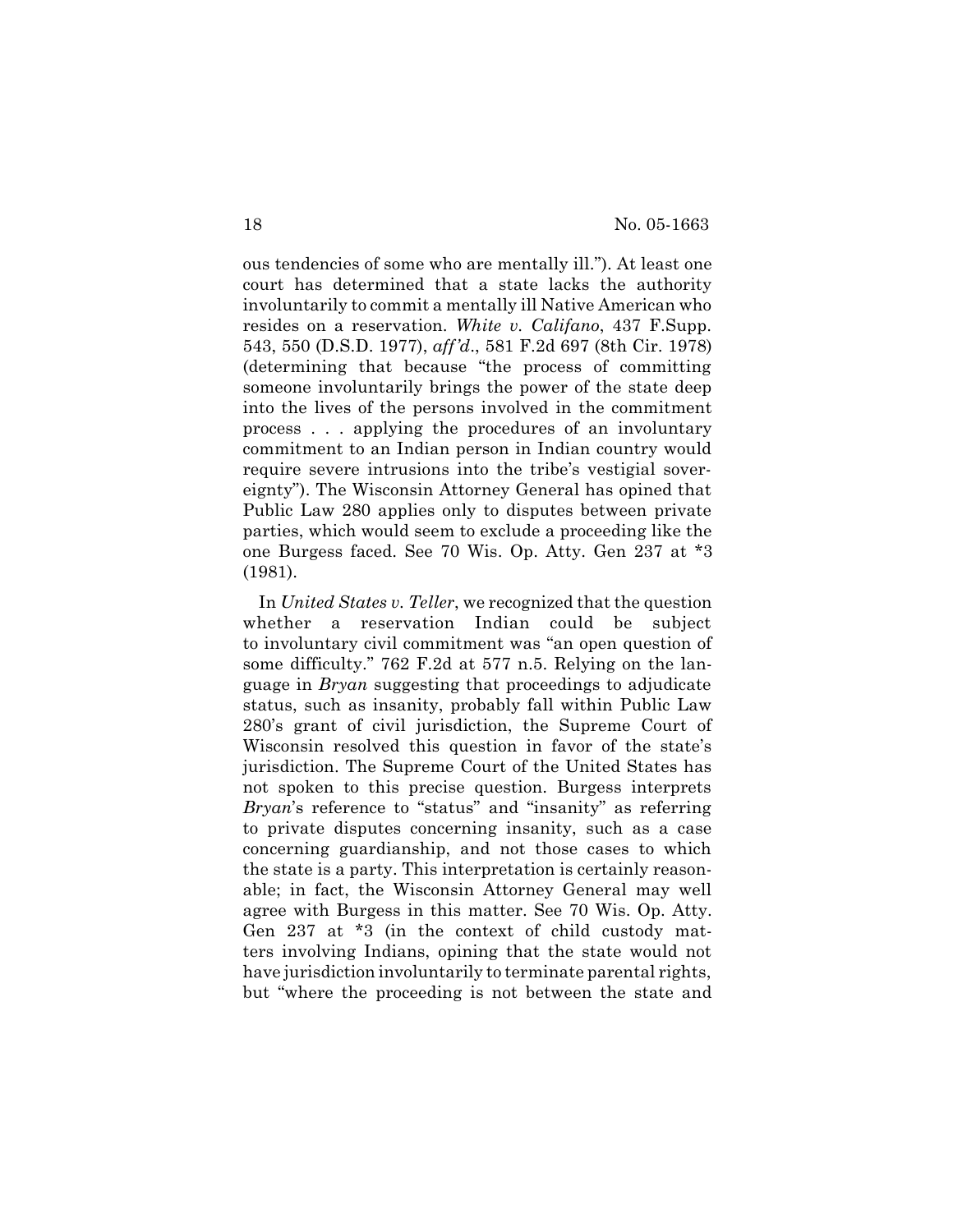individual, but rather primarily involves only private persons as in a voluntary foster care placement, state law may be applied under Public L. No. 280's jurisdictional grant.").

Burgess's view, however, is not the only reasonable interpretation. Indeed, at least one other court has rejected the argument that civil actions to which the state is a party automatically fall outside Public Law 280's limited grant of civil authority. See *Doe v. Mann*, 415 F.3d 1038 (9th Cir. 2005) (specifically rejecting the Wisconsin Attorney General's opinion distinguishing between voluntary and involuntary child custody matters and determining that California's enforcement of its child dependency laws fell within state's civil adjudicatory jurisdiction and thus state could terminate reservation Indian's parental rights). This is enough to show, under the generous AEDPA standards, that the Wisconsin Supreme Court's conclusion does not lie outside the bounds of permissible differences of opinion. We thus cannot conclude that the court unreasonably applied clearly established federal law.

### **VI**

The Wisconsin Supreme Court's determination that Public Law 280 conferred jurisdiction on the State of Wisconsin to commit Burgess under applicable state law was not contrary to or an unreasonable application of clearly established federal law. We therefore AFFIRM the district court's judgment denying Burgess's petition for a writ of habeas corpus.